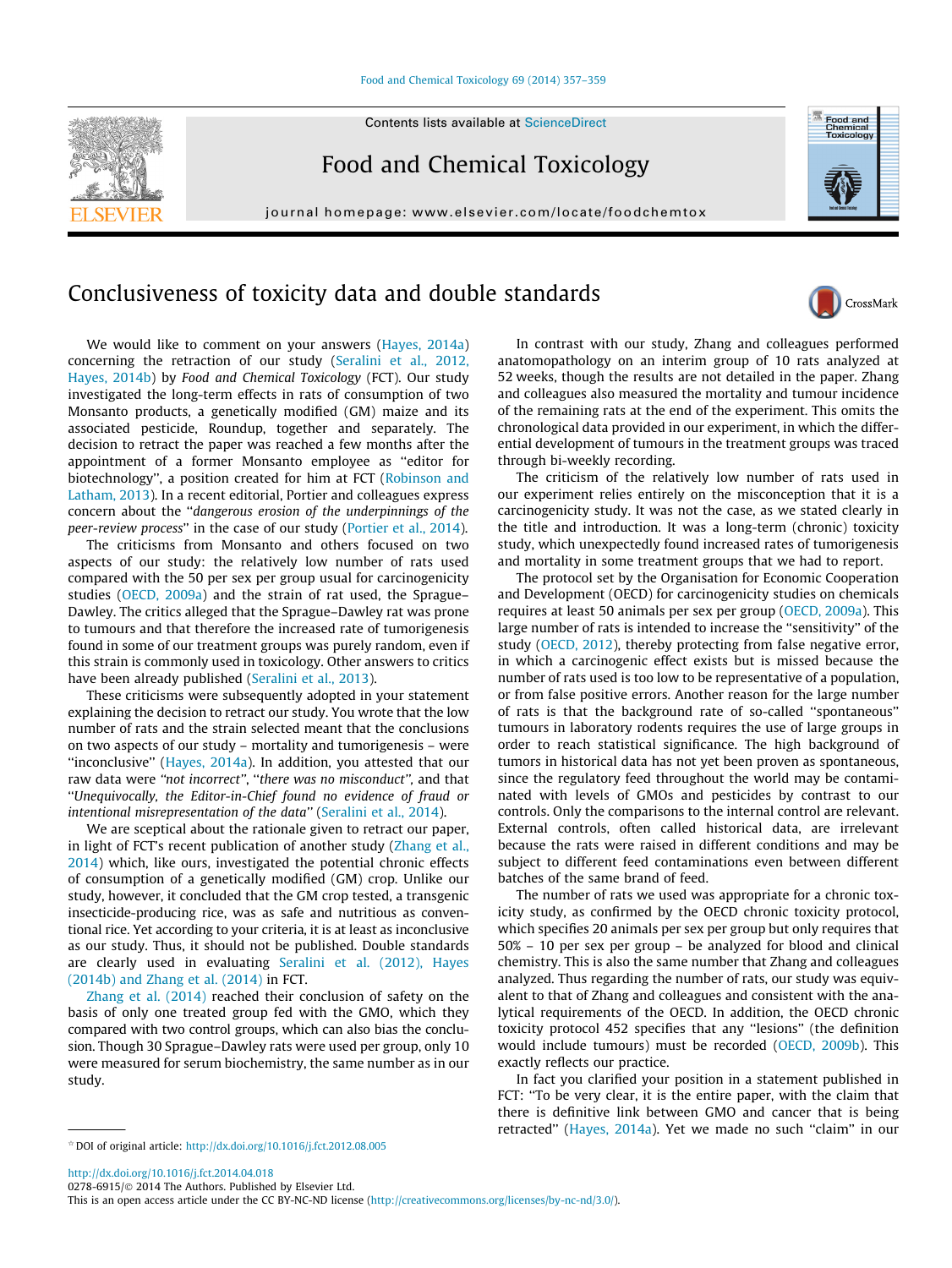<span id="page-1-0"></span>paper. We drew no inference and made no claims about ''cancer'' ; nowhere did we claim a ''definitive link between GMO and cancer''. In fact, our entire paper does not even mention the word "cancer". It should be noted that tumorigenesis is not synonymous with cancer. Tumours can be in some cases more rapidly lethal than cancers because their size can cause hemorrhages and possible impairments of vital organs, as well as secretion of toxins.

Your statement indicates that the retraction is based on confusion and over-generalization. The confusion, as indicated above, lies in the failure to understand that our study is about ''long-term toxicity'', not ''cancer''. Not surprisingly therefore, our study does not follow a carcinogenicity experimental protocol, which should be performed after a broadly focused long-term toxicity study such as ours.

Moreover, the stated reason for the retraction, the ''inconclusive'' nature of the tumours and mortality findings (Hayes, 2014a), does not equate to ''error''. Lack of conclusiveness and error are not synonymous.

Concerning over-generalization, contrary to your claim, the ''entire paper'' is not focused on the issue of tumours. The main part of the paper presents measurements of numerous biological parameters pertaining to the function of multiple organ systems, the statistical analysis and significance of which have not been challenged. Even if our paper had not mentioned the early appearance of tumours and premature deaths in rats, the chronic toxicity findings alone would justify its presence in the scientific record. These include effects on the disturbances of sex hormones and severe dysfunctions in liver and kidneys. Moreover, our study represents the only study on Roundup that includes blood analyses of treated animals (and from very low environmental levels, 0.1 ppb), since regulatory agencies only have chronic data with glyphosate used alone (Mortureux, 2013), which is highly less toxic than Roundup (Mesnage et al., 2013; Richard et al., 2005). Such analyses have never been conducted on the complete herbicide formulation for regulatory purposes.

A second rat feeding study with a GM crop, also published in FCT (Hammond et al., 2004) and also not retracted, also raises questions about double standards. This was a 90-day subchronic rat feeding study by Monsanto authors, examining the same GM maize that we tested over a chronic two-year period. In spite of the short duration, the Monsanto study still found differences in multiple organ functions between the GM and non-GM feeding groups. However, the authors dismissed them as not ''biologically meaningful''.

We have obtained the raw data of this study through a court case and re-analyzed the Monsanto data. We found potential signs of liver and kidney toxicity in rats fed NK603 maize [\(Spiroux de](#page-2-0) [Vendômois et al., 2009](#page-2-0)). Our later study (Seralini et al., 2012, Hayes, 2014b) was designed to mirror the Monsanto study design and find out whether these initial signs of toxicity were really biologically irrelevant, as the Monsanto authors claimed, or escalated into serious pathology. We found that the latter was the case.

We conclude from this series of events that Hammond et al. (2004) was ''inconclusive'', in that changes were noticed in the GM feeding groups, but their significance was unclear because of the short subchronic study duration. Our study was the first and only attempt to clarify these inconclusive findings by extending the study length. Other researchers, including those working for Monsanto, are invited in turn to clarify the less ''conclusive'' aspects or our research: for example, by performing a large-scale carcinogenicity study.

A recent review (Meyer and Hilbeck, 2013) comparing our study with Hammond et al. (2004) and EFSA release of Monsanto's data on the same GM maize confirms our view that double standards were applied to reject our study alone. In this case, the body found to apply the double standard was not the editor of a journal but the European Food Safety Authority (EFSA).

Meyer and Hilbeck applied the same criteria used by EFSA to reject our study to the Monsanto conclusions, which were used to support regulatory authorization. They found that all three studies satisfied or failed to satisfy EFSA's criteria to a comparable extent, but that only our study was rejected by EFSA. In fact, EFSA did not even apply its criteria to Monsanto's studies. The authors also found that EFSA's criteria did not reflect standard practice in 21 other rat feeding studies of 12 months duration or longer, none of which have been retracted.

FCT's retraction of our paper, while not retracting studies – [Zhang et al. \(2014\) and Hammond et al. \(2004\)](#page-2-0) – is an example of unscientific double standards. The decision to retract our paper appears to be results-driven, in that findings of safety in [Zhang](#page-2-0) [et al. \(2014\) and Hammond et al. \(2004\)](#page-2-0) have not been subjected to critical analysis and have been allowed to stand, whereas our findings of risk have been viewed with suspicion and forcibly retracted. As a result, economic interests have been given precedence over public health.

The use of double standards by the editors of scientific journals in evaluating studies on matters important to public health will damage the image and the value of science.

## Conflict of Interest

The authors declare that there are no conflicts of interest.

## References

- [Hammond, B., Dudek, R., Lemen, J., Nemeth, M., 2004. Results of a 13 week safety](http://refhub.elsevier.com/S0278-6915(14)00200-2/h0085) [assurance study with rats fed grain from glyphosate tolerant corn. Food Chem.](http://refhub.elsevier.com/S0278-6915(14)00200-2/h0085) [Toxicol. 42, 1003–1014.](http://refhub.elsevier.com/S0278-6915(14)00200-2/h0085)
- [Hayes, A.W., 2014a. Editor in Chief of Food and Chemical Toxicology answers](http://refhub.elsevier.com/S0278-6915(14)00200-2/h0090) [questions on retraction. Food Chem. Toxicol. 65, 394–395.](http://refhub.elsevier.com/S0278-6915(14)00200-2/h0090)
- [Hayes, A.W., 2014b. Retraction notice to ''Long term toxicity of a Roundup herbicide](http://refhub.elsevier.com/S0278-6915(14)00200-2/h9000) [and a Roundup-tolerant genetically modified maize''. Food Chem. Toxicol. 63,](http://refhub.elsevier.com/S0278-6915(14)00200-2/h9000) [244](http://refhub.elsevier.com/S0278-6915(14)00200-2/h9000).
- [Mesnage, R., Bernay, B., Seralini, G.E., 2013. Ethoxylated adjuvants of glyphosate](http://refhub.elsevier.com/S0278-6915(14)00200-2/h0095)[based herbicides are active principles of human cell toxicity. Toxicology 313,](http://refhub.elsevier.com/S0278-6915(14)00200-2/h0095) [122–128](http://refhub.elsevier.com/S0278-6915(14)00200-2/h0095).
- [Meyer, H., Hilbeck, A., 2013. Rat feeding studies with genetically modified maize a](http://refhub.elsevier.com/S0278-6915(14)00200-2/h0100) [comparative evaluation of applied methods and risk assessment standards.](http://refhub.elsevier.com/S0278-6915(14)00200-2/h0100) [Environ. Sci. Europe 25, 33.](http://refhub.elsevier.com/S0278-6915(14)00200-2/h0100)

Mortureux, M., 2013. <[http://www.criigen.org/SiteFr//images//anses\\_letter.pdf](http://www.criigen.org/SiteFr//images//anses_letter.pdf)>.

- OECD, 2009a. OECD guideline no. 451 for the testing of chemicals: Carcinogenicity studies: Adopted 7 September 2009.
- OECD, 2009b. OECD guideline no. 452 for the testing of chemicals: Chronic toxicity studies: Adopted 7 September 2009.
- OECD, 2012. Guidance document 116 on the conduct and design of chronic toxicity and carcinogenicity studies, supporting test guidelines 451, 452 and 453: 2nd edition: Environment directorate joint meeting of the chemicals committee and the working party on chemicals, pesticides and biotechnology (13 April).
- Portier, C., Goldman, L., Goldstein, B., 2014. Inconclusive findings: now you see them, now you don't! Environ Health Perspect 122.
- [Richard, S., Moslemi, S., Sipahutar, H., Benachour, N., Seralini, G.E., 2005. Differential](http://refhub.elsevier.com/S0278-6915(14)00200-2/h0130) [effects of glyphosate and roundup on human placental cells and aromatase.](http://refhub.elsevier.com/S0278-6915(14)00200-2/h0130) [Environ Health Perspect. 113, 716–720.](http://refhub.elsevier.com/S0278-6915(14)00200-2/h0130)
- Robinson, C., Latham, J., 2013. The Goodman affair: Monsanto targets the heart of science. Independent Science News and Earth Open, Source (20 May).
- [Seralini, G.E., Clair, E., Mesnage, R., Gress, S., Defarge, N., Malatesta, M., Hennequin,](http://refhub.elsevier.com/S0278-6915(14)00200-2/h0140) [D., de Vendomois, J.S., 2012. Retracted ''Long term toxicity of a Roundup](http://refhub.elsevier.com/S0278-6915(14)00200-2/h0140) [herbicide and a Roundup-tolerant genetically modified maize \[Food Chem.](http://refhub.elsevier.com/S0278-6915(14)00200-2/h0140) [Toxicol. 50, 4221–4231\]. Food Chem. Toxicol. \(4263\), 4244](http://refhub.elsevier.com/S0278-6915(14)00200-2/h0140).
- [Seralini, G.E., Clair, E., Mesnage, R., Gress, S., Defarge, N., Malatesta, M., Hennequin,](http://refhub.elsevier.com/S0278-6915(14)00200-2/h0145) [D., de Vendomois, J.S., 2014. Retraction notice to ''Long term toxicity of a](http://refhub.elsevier.com/S0278-6915(14)00200-2/h0145) [Roundup herbicide and a Roundup-tolerant genetically modified maize'' \[Food](http://refhub.elsevier.com/S0278-6915(14)00200-2/h0145) [Chem. Toxicol. 50 \(2012\) 4221–4231\]. Food Chem. Toxicol. 63, 244.](http://refhub.elsevier.com/S0278-6915(14)00200-2/h0145)
- [Seralini, G.E., Mesnage, R., Defarge, N., Gress, S., Hennequin, D., Clair, E., Malatesta,](http://refhub.elsevier.com/S0278-6915(14)00200-2/h0150) [M., de Vendomois, J.S., 2013. Answers to critics: why there is a long term](http://refhub.elsevier.com/S0278-6915(14)00200-2/h0150) [toxicity due to NK603 roundup-tolerant genetically modified maize and to a](http://refhub.elsevier.com/S0278-6915(14)00200-2/h0150) [Roundup herbicide. Food Chem. Toxicol. 53, 461–468.](http://refhub.elsevier.com/S0278-6915(14)00200-2/h0150)